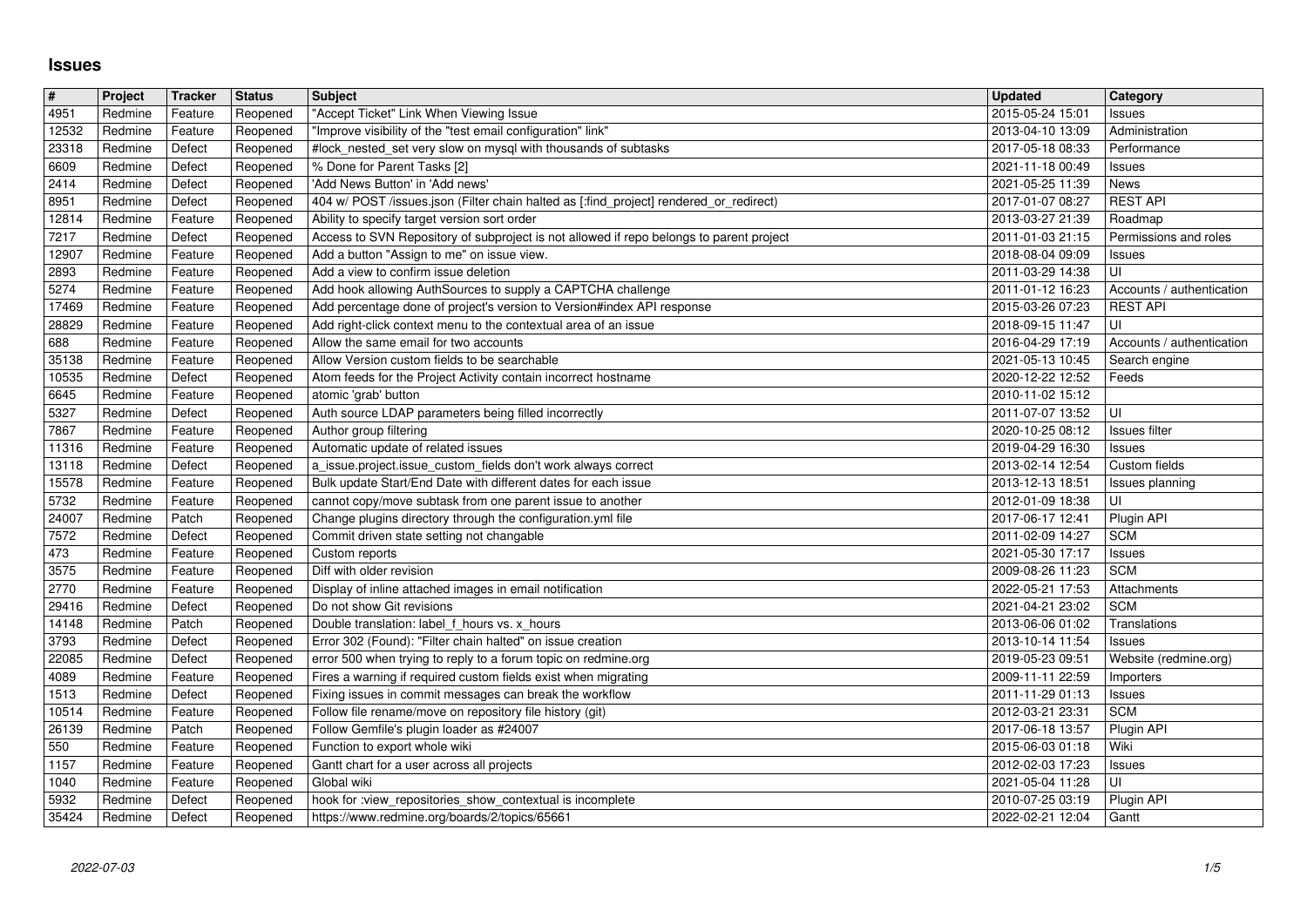| $\boxed{\texttt{#}}$<br>11752 | Project<br>Redmine | Tracker<br>Defect  | <b>Status</b><br>Reopened | <b>Subject</b><br>Internal error when view the diff when using the redmine with git                                                     | <b>Updated</b><br>2012-10-29 10:02   | <b>Category</b><br><b>SCM</b>        |
|-------------------------------|--------------------|--------------------|---------------------------|-----------------------------------------------------------------------------------------------------------------------------------------|--------------------------------------|--------------------------------------|
| 25561                         | Redmine            | Feature            | Reopened                  | Issues are not tasks: please split them                                                                                                 | 2017-04-10 13:16                     |                                      |
| 4967<br>15041                 | Redmine<br>Redmine | Feature<br>Defect  | Reopened<br>Reopened      | <b>Issues colors</b><br>Issues list bad ordering by Subject                                                                             | 2013-04-23 08:51<br>2014-05-23 14:47 | l UI<br>Issues                       |
| 15760                         | Redmine            | Feature            | Reopened                  | JS response support for #render_error                                                                                                   | 2014-02-23 09:17                     | Code cleanup/refactoring             |
| 449<br>6969                   | Redmine<br>Redmine | Feature<br>Defect  | Reopened<br>Reopened      | Keyboard shortcuts<br>Less-than sign in issue description and comments are not escaped                                                  | 2020-09-04 21:26<br>2020-10-28 02:21 | UI<br>Text formatting                |
| 7568                          | Redmine            | Defect             | Reopened                  | Long combination of characters without spaces goes beyond the edge of the window                                                        | 2012-06-10 22:42                     | Text formatting                      |
| 6868<br>13815                 | Redmine<br>Redmine | Defect<br>Feature  | Reopened<br>Reopened      | migrate_from_trac and trac 0.12<br>Modify columns of timelog csv export                                                                 | 2013-10-16 14:00<br>2013-04-23 14:01 | Importers<br>Time tracking           |
| 15327<br>5653                 | Redmine<br>Redmine | Defect<br>Feature  | Reopened<br>Reopened      | move issue(s) disappeared / not functional<br>My page - blocks                                                                          | 2013-12-01 05:05<br>2013-01-14 15:39 | Issues permissions<br>luı            |
| 5286                          | Redmine            | Feature            | Reopened                  | Need a way to load all issues in 1 web request, not just 25/50/100                                                                      | 2013-01-15 10:55                     |                                      |
| 5114<br>30929                 | Redmine<br>Redmine | Defect<br>Defect   | Reopened<br>Reopened      | New issue statuses not showing up in old workflows<br>No longer all receivers are shown in "to" field after upgrade from 3.4.7 to 4.0.0 | 2013-06-17 18:39<br>2019-09-18 12:28 | Issues<br>Email notifications        |
| 4534                          | Redmine            | Feature            | Reopened                  | Only receive emails for new issues                                                                                                      | 2010-07-22 00:02                     | Email notifications                  |
| 7748<br>14038                 | Redmine<br>Redmine | Feature<br>Defect  | Reopened<br>Reopened      | Options to copy subprojects, tasks with a project<br>Ordered/unordered lists inside table cell are mangled                              | 2014-03-06 11:05<br>2022-06-27 11:34 | Administration<br>Text formatting    |
| 35991                         | Redmine            | Feature            | Reopened                  | Parent ticket history plugin                                                                                                            | 2022-06-27 12:11                     | Issues                               |
| 339<br>23131                  | Redmine<br>Redmine | Feature<br>Feature | Reopened<br>Reopened      | perforce SCM support<br>Plugin load order defined by inter-plugin dependencies                                                          | 2022-05-13 19:52<br>2016-10-20 10:26 | <b>SCM</b>                           |
| 29470                         | Redmine            | Feature            | Reopened                  | Possibility to mark tracker as "Subtask only'                                                                                           | 2022-03-19 09:00                     | Issues                               |
| 33071<br>12950                | Redmine<br>Redmine | Feature<br>Defect  | Reopened<br>Reopened      | Prevent accidental deletion of contents with sudo mode<br>priority dropdown empty on m.redmine.org                                      | 2021-01-06 04:39<br>2013-04-10 18:06 | UI<br>Website (redmine.org)          |
| 2197                          | Redmine            | Patch              | Reopened                  | protect user email from spmamer                                                                                                         | 2010-01-03 03:48                     | Email notifications                  |
| 8708<br>14961                 | Redmine<br>Redmine | Feature<br>Feature | Reopened<br>Reopened      | Provide a "download multiple files at once" feature<br>Reconsider moving from svn to git & GitHub                                       | 2020-03-15 14:58<br>2019-01-30 21:22 | Attachments<br>Website (redmine.org) |
| 8423                          | Redmine<br>Redmine | Feature<br>Defect  | Reopened                  | Redirect to self (action) in MyController<br>Redmine 2.0 does not support Microsoft Quotes                                              | 2011-05-23 18:14<br>2012-05-24 20:05 | Code cleanup/refactoring<br>luı      |
| 11010<br>30851                | Redmine            | Defect             | Reopened<br>Reopened      | Redmine 4.0.1 Internnal error 500 on accessing the settings page                                                                        | 2019-06-25 23:52                     | Administration                       |
| 1628<br>19229                 | Redmine<br>Redmine | Defect<br>Defect   | Reopened<br>Reopened      | redmine sends http on forms on https server<br>redmine.org plugin page only shows latest version compatibility                          | 2010-12-19 04:58<br>2015-03-07 20:00 | Website (redmine.org)                |
| 13244                         | Redmine            | Feature            | Reopened                  | Restrict log time for old days                                                                                                          | 2021-02-28 20:40                     | Time tracking                        |
| 6154<br>23579                 | Redmine<br>Redmine | Feature<br>Feature | Reopened<br>Reopened      | Save issue as draft<br><b>Screenshot Button</b>                                                                                         | 2021-06-29 16:55<br>2016-08-15 08:32 | Issues<br><b>Plugin Request</b>      |
| 21697                         | Redmine            | Feature            | Reopened                  | Set secure flag of the session cookie depending on original request                                                                     | 2017-11-30 16:55                     | Security                             |
| 31752<br>3988                 | Redmine<br>Redmine | Patch<br>Feature   | Reopened<br>Reopened      | Show assigned people when displaying tickets which are related to a specific versions<br>Show diff in revision page                     | 2019-08-04 16:33<br>2013-08-19 23:56 | Issues<br><b>SCM</b>                 |
| 2487                          | Redmine            | Feature            | Reopened                  | Software Reliability Growth Curve                                                                                                       | 2016-09-13 17:11                     |                                      |
| 9385<br>34810                 | Redmine<br>Redmine | Feature<br>Defect  | Reopened<br>Reopened      | Specify a specifc branch in a reference<br>SQL Error with UTF8 character greater or equals                                              | 2012-10-15 15:06<br>2021-04-20 08:08 | Text formatting<br>Wiki              |
| 6378<br>7699                  | Redmine<br>Redmine | Defect<br>Defect   | Reopened<br>Reopened      | Subtask - Start is invalid<br>Subversion: 500 Internal Server Error when browsing a repository                                          | 2014-06-14 05:53<br>2013-10-22 22:55 | Issues<br><b>SCM</b>                 |
|                               |                    |                    |                           |                                                                                                                                         |                                      |                                      |
|                               |                    |                    |                           |                                                                                                                                         |                                      |                                      |
|                               |                    |                    |                           |                                                                                                                                         |                                      |                                      |
|                               |                    |                    |                           |                                                                                                                                         |                                      |                                      |
|                               |                    |                    |                           |                                                                                                                                         |                                      |                                      |
|                               |                    |                    |                           |                                                                                                                                         |                                      |                                      |
|                               |                    |                    |                           |                                                                                                                                         |                                      |                                      |
|                               |                    |                    |                           |                                                                                                                                         |                                      |                                      |
|                               |                    |                    |                           |                                                                                                                                         |                                      |                                      |
|                               |                    |                    |                           |                                                                                                                                         |                                      |                                      |
|                               |                    |                    |                           |                                                                                                                                         |                                      |                                      |
|                               |                    |                    |                           |                                                                                                                                         |                                      |                                      |
|                               |                    |                    |                           |                                                                                                                                         |                                      |                                      |
|                               |                    |                    |                           |                                                                                                                                         |                                      |                                      |
|                               |                    |                    |                           |                                                                                                                                         |                                      |                                      |
|                               |                    |                    |                           |                                                                                                                                         |                                      |                                      |
|                               |                    |                    |                           |                                                                                                                                         |                                      |                                      |
|                               |                    |                    |                           |                                                                                                                                         |                                      |                                      |
|                               |                    |                    |                           |                                                                                                                                         |                                      |                                      |
|                               |                    |                    |                           |                                                                                                                                         |                                      |                                      |
|                               |                    |                    |                           |                                                                                                                                         |                                      |                                      |
|                               |                    |                    |                           |                                                                                                                                         |                                      |                                      |
|                               |                    |                    |                           |                                                                                                                                         |                                      |                                      |
|                               |                    |                    |                           |                                                                                                                                         |                                      |                                      |
|                               |                    |                    |                           |                                                                                                                                         |                                      |                                      |
|                               |                    |                    |                           |                                                                                                                                         |                                      |                                      |
|                               |                    |                    |                           |                                                                                                                                         |                                      |                                      |
|                               |                    |                    |                           |                                                                                                                                         |                                      |                                      |
|                               |                    |                    |                           |                                                                                                                                         |                                      |                                      |
|                               |                    |                    |                           |                                                                                                                                         |                                      |                                      |
|                               |                    |                    |                           |                                                                                                                                         |                                      |                                      |
|                               |                    |                    |                           |                                                                                                                                         |                                      |                                      |
|                               |                    |                    |                           |                                                                                                                                         |                                      |                                      |
|                               |                    |                    |                           |                                                                                                                                         |                                      |                                      |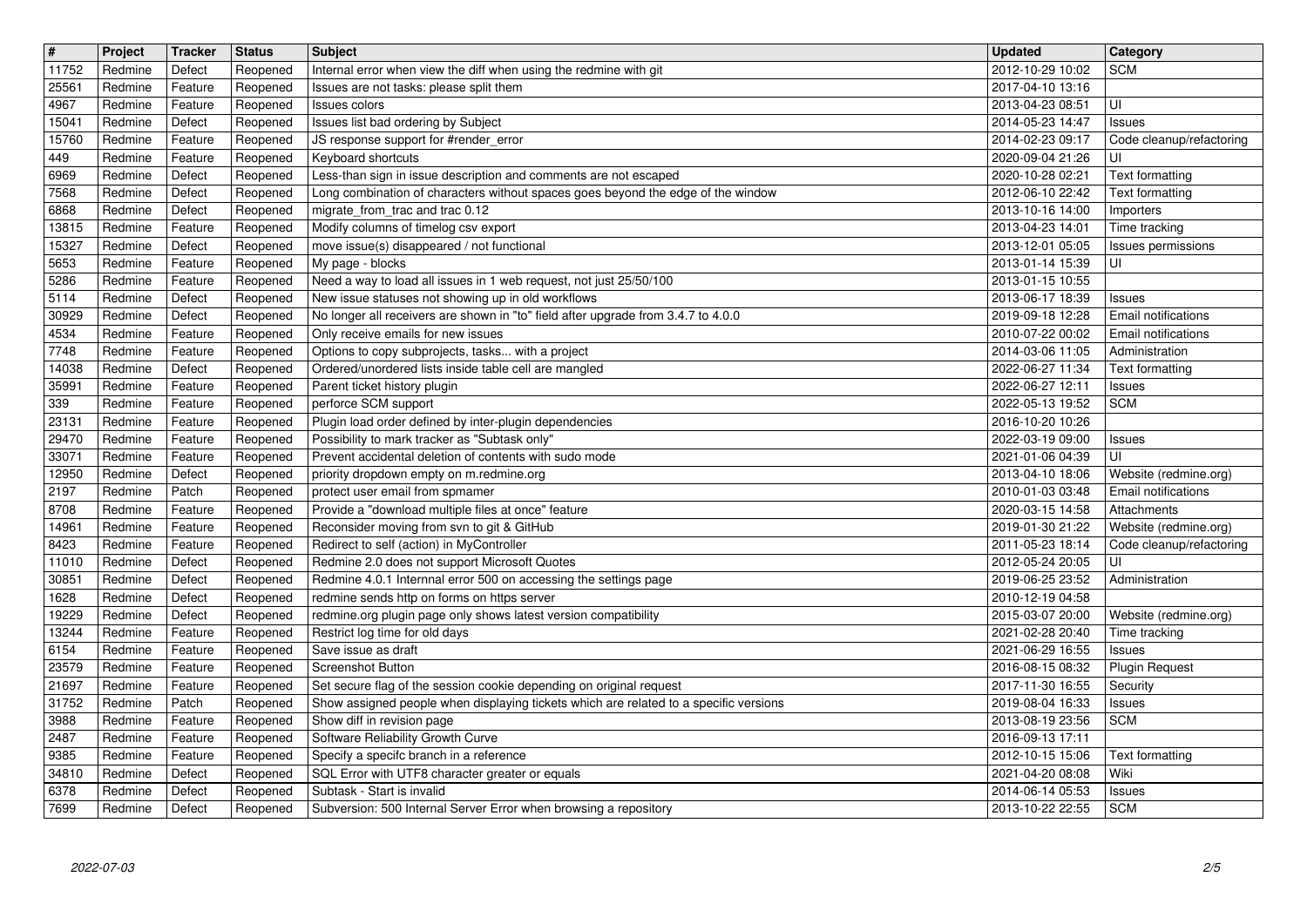| $\overline{\mathbf{t}}$ | Project            | Tracker            | <b>Status</b>        | <b>Subject</b>                                                                                                                                                                                         | <b>Updated</b>                                   | <b>Category</b>                              |
|-------------------------|--------------------|--------------------|----------------------|--------------------------------------------------------------------------------------------------------------------------------------------------------------------------------------------------------|--------------------------------------------------|----------------------------------------------|
| 9693<br>1689            | Redmine<br>Redmine | Feature<br>Feature | Reopened<br>Reopened | support external url images in PDF<br>Tab Width                                                                                                                                                        | 2021-09-03 06:34<br>2015-02-17 06:57             | PDF export<br><b>SCM</b>                     |
| 3554                    | Redmine            | Defect             | Reopened             | The IMAP method for anonymous issue creation doesn't work from revision Revision 2789                                                                                                                  | 2011-03-24 09:04                                 | Email receiving                              |
| 12521<br>32739          | Redmine<br>Redmine | Feature<br>Defect  | Reopened<br>Reopened | Tracker can not be deleted - because issues of archived projects cannot be found without unarchiving the projects<br>Truncated images are still attached to the ticket when created by incoming e-mail | 2019-01-18 08:25<br>2020-01-06 10:03             | Administration<br>Email receiving            |
| 6376                    | Redmine            | Defect             | Reopened             | Turning off textile inline with '==' doesn't work.                                                                                                                                                     | 2013-04-09 17:24                                 | Text formatting                              |
| 8915<br>617             | Redmine<br>Redmine | Feature<br>Feature | Reopened<br>Reopened | Use *.exe (e.g. hg.exe) for SCM command on Windows<br>wiki: thoughts of WYSIWYG                                                                                                                        | 2011-11-12 01:21<br>2013-12-03 10:47             | <b>SCM</b><br><b>Plugin Request</b>          |
| 36245                   | Redmine            | Defect             | Resolved             | ActiveSupport::Reloader.to_prepare not working in trunk 21287                                                                                                                                          | 2022-01-06 16:54                                 | Plugin API                                   |
| 18059                   | Redmine            | Patch              | Resolved             | Activity when issue change assigned to.                                                                                                                                                                | 2015-09-17 15:17                                 | Activity view                                |
| 33210<br>35558          | Redmine<br>Redmine | Feature<br>Feature | Resolved<br>Resolved | Add "Filters" category to redmine.org<br>Add button "Send notification again"                                                                                                                          | 2020-04-21 11:42<br>2021-11-11 18:23             | Website (redmine.org)<br>Email notifications |
| 29654                   | Redmine            | Feature            | Resolved             | Adding a text box in the settings page to take recursive data                                                                                                                                          | 2019-03-13 10:51                                 | Project settings                             |
| 10975<br>33138          | Redmine<br>Redmine | Feature<br>Defect  | Resolved<br>Resolved | An 'Involved In' filter<br>Apache crashes with Redmine.pm and RedmineCacheCredsMax active                                                                                                              | 2018-06-06 10:54<br>2020-05-19 13:42             | <b>Issues</b><br>SCM extra                   |
| 24051                   | Redmine            | Patch              | Resolved             | As a non-admin user using API, I want to be able to filter users by their username without getting forbidden exception                                                                                 | 2016-11-02 17:51                                 | <b>REST API</b>                              |
| 10503<br>13995          | Redmine<br>Redmine | Feature<br>Defect  | Resolved<br>Resolved | Change or update issue 'assigned to' depening on category<br>Custom Field (User) - Changes were not correct journalized                                                                                | 2013-06-06 08:08                                 | <b>Issues</b><br>Custom fields               |
| 13191                   | Redmine            | Feature            | Resolved             | Custom query: When an issue was applied to version x?                                                                                                                                                  | 2016-10-14 09:01<br>2013-02-16 15:22             | Issues                                       |
| 35225                   | Redmine            | Defect             | Resolved             | Edit issue shows date in MM/DD/YYYY while the rest of the application shows YYYY/MM/DD                                                                                                                 | 2021-05-12 12:50                                 | <b>Issues</b>                                |
| 5510<br>14906           | Redmine<br>Redmine | Patch<br>Defect    | Resolved<br>Resolved | Enable Mutliple Versions Per Issue<br>Excessive queries on roles table when show a Issue                                                                                                               | 2015-06-30 10:38<br>2015-07-24 08:43             | Roadmap<br><b>Issues</b>                     |
| 33325                   | Redmine            | Feature            | Resolved             | Export spent time report as PDF                                                                                                                                                                        | 2021-01-09 02:34                                 | Time tracking                                |
| 33097<br>10023          | Redmine<br>Redmine | Feature<br>Defect  | Resolved<br>Resolved | Feedback about email delivery<br>Filename of attachments                                                                                                                                               | 2021-04-14 15:58<br>2019-09-26 17:54             | <b>Email notifications</b><br>Attachments    |
| 32983                   | Redmine            | Defect             | Resolved             | Filter for "Blocked by" "no open issues" not working                                                                                                                                                   | 2020-02-13 09:30                                 | Issues filter                                |
| 11760<br>33291          | Redmine<br>Redmine | Feature<br>Defect  | Resolved<br>Resolved | First-post moderation<br>Gantt conversion to png failed with error w.r.t. font 'helvetica'                                                                                                             | 2014-02-07 01:12<br>2020-05-14 10:51             | Permissions and roles<br>Gantt               |
| 19564                   | Redmine            | Feature            | Resolved             | Hide custom field during pdf export                                                                                                                                                                    | 2015-05-07 06:26                                 | Custom fields                                |
| 20595                   | Redmine            | Feature            | Resolved             | Hierarchical Numbering on headers                                                                                                                                                                      | 2017-05-27 05:46                                 | Text formatting                              |
| 31107<br>26122          | Redmine<br>Redmine | Feature<br>Patch   | Resolved<br>Resolved | How to disable email subject processing<br>Implementation of visible conditions with inner join instead of subselect                                                                                   | 2019-09-18 15:05<br>2019-09-27 18:22             | Email receiving<br>Performance               |
| 3876                    | Redmine            | Feature            | Resolved             | Idap authentification without binding?                                                                                                                                                                 | 2020-03-31 09:28                                 | Accounts / authentication                    |
| 18496<br>13239          | Redmine<br>Redmine | Patch<br>Patch     | Resolved<br>Resolved | Migrate to Redmine 2.5.3 (or 2.6.0) from Mantis 1.2.17<br>migrate_from_mantis script doesn't work for later mantis versions                                                                            | 2014-12-28 04:46<br>2013-02-20 23:07             | Importers<br>Importers                       |
| 10504                   | Redmine            | Defect             | Resolved             | migrate_from_mantis script fails on first project when trying to update version dates                                                                                                                  | 2014-05-18 05:42                                 | Importers                                    |
| 10532                   | Redmine            | Defect             | Resolved             | migrate_from_mantis script fails with missing table name                                                                                                                                               | 2014-04-19 10:17                                 |                                              |
| 18984<br>33722          | Redmine<br>Redmine | Defect<br>Patch    | Resolved<br>Resolved | migrate_from_mantis with NoMethodError: strftime<br>migrate_from_trac dose not work                                                                                                                    | 2015-02-02 16:52<br>2020-07-30 14:29   Importers | Importers                                    |
| 20943                   | Redmine            | Defect             | Resolved             | migrate_from_trac.rake dont work                                                                                                                                                                       | 2017-08-01 13:32                                 | Importers                                    |
| 31968<br>11952          | Redmine<br>Redmine | Defect<br>Feature  | Resolved<br>Resolved | MIME Content Type is not properly handled while attaching the files<br>Multiple entries insert in a custom fields list with the REST API                                                               | 2019-08-28 14:41<br>2012-09-27 21:43             | Attachments<br><b>REST API</b>               |
| 31224                   | Redmine            | Patch              | Resolved             | My page, add Time Entry queries                                                                                                                                                                        | 2019-11-15 00:50                                 | My page                                      |
|                         |                    |                    |                      |                                                                                                                                                                                                        |                                                  |                                              |
|                         |                    |                    |                      |                                                                                                                                                                                                        |                                                  |                                              |
|                         |                    |                    |                      |                                                                                                                                                                                                        |                                                  |                                              |
|                         |                    |                    |                      |                                                                                                                                                                                                        |                                                  |                                              |
|                         |                    |                    |                      |                                                                                                                                                                                                        |                                                  |                                              |
|                         |                    |                    |                      |                                                                                                                                                                                                        |                                                  |                                              |
|                         |                    |                    |                      |                                                                                                                                                                                                        |                                                  |                                              |
|                         |                    |                    |                      |                                                                                                                                                                                                        |                                                  |                                              |
|                         |                    |                    |                      |                                                                                                                                                                                                        |                                                  |                                              |
|                         |                    |                    |                      |                                                                                                                                                                                                        |                                                  |                                              |
|                         |                    |                    |                      |                                                                                                                                                                                                        |                                                  |                                              |
|                         |                    |                    |                      |                                                                                                                                                                                                        |                                                  |                                              |
|                         |                    |                    |                      |                                                                                                                                                                                                        |                                                  |                                              |
|                         |                    |                    |                      |                                                                                                                                                                                                        |                                                  |                                              |
|                         |                    |                    |                      |                                                                                                                                                                                                        |                                                  |                                              |
|                         |                    |                    |                      |                                                                                                                                                                                                        |                                                  |                                              |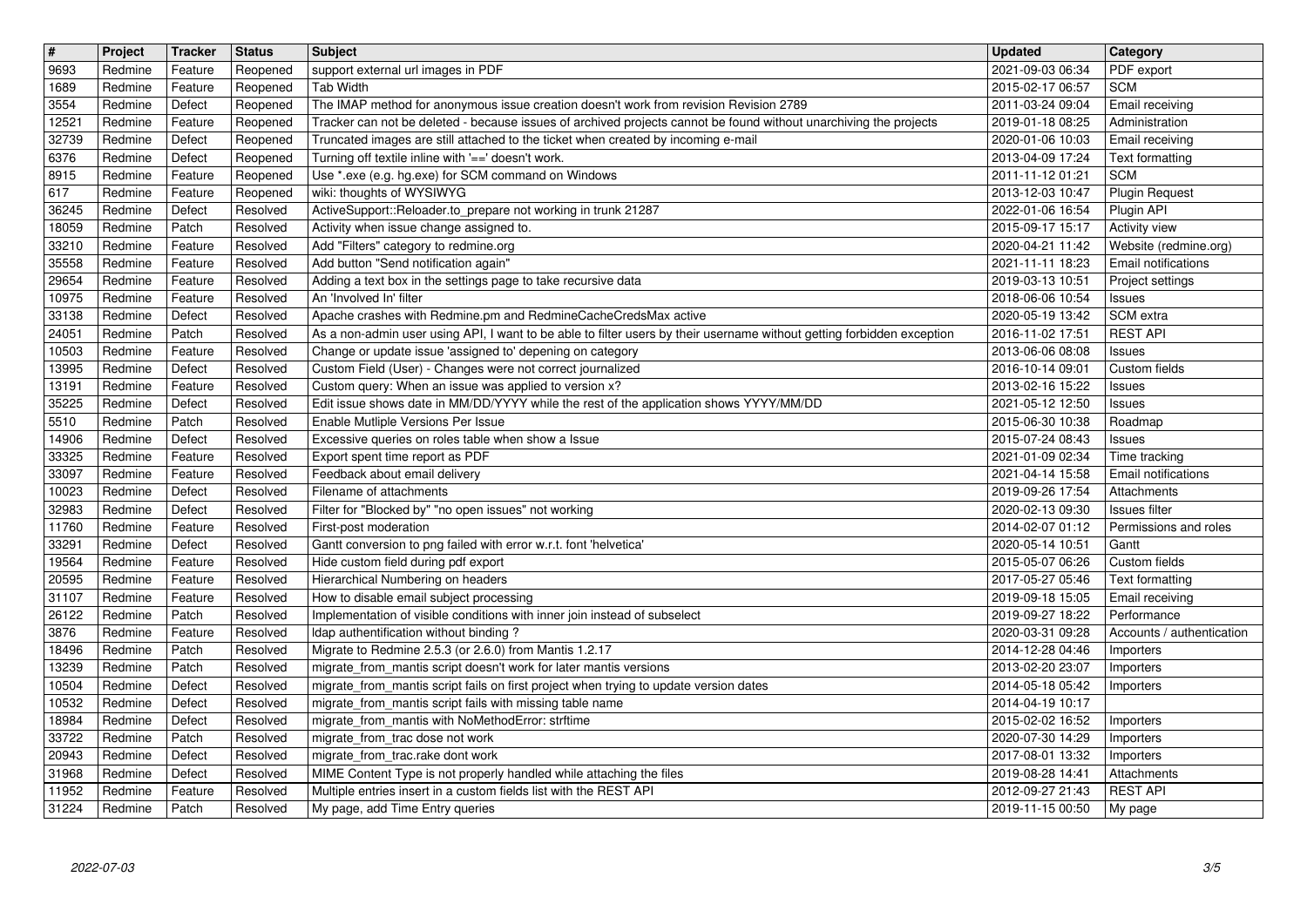|                | Project            | <b>Tracker</b>    | <b>Status</b>          | <b>Subject</b>                                                                                                                                               | <b>Updated</b>                       | <b>Category</b>                                    |
|----------------|--------------------|-------------------|------------------------|--------------------------------------------------------------------------------------------------------------------------------------------------------------|--------------------------------------|----------------------------------------------------|
| 9966           | Redmine            | Defect            | Resolved               | Private issue permissions                                                                                                                                    | 2019-09-26 17:54                     | Issues permissions                                 |
| 18006<br>9697  | Redmine<br>Redmine | Feature<br>Patch  | Resolved<br>Resolved   | Project's custom fields should be available in issue lists columns<br>Projects list with progress                                                            | 2014-10-07 16:15<br>2019-02-15 19:44 | Custom fields<br>l UI                              |
| 33139          | Redmine            | Defect            | Resolved               | Redmine.pm not working with socks                                                                                                                            | 2020-05-19 13:40                     | SCM extra                                          |
| 32090          | Redmine            | Feature           | Resolved               | REST API: users: add support for status=*                                                                                                                    | 2021-02-20 17:44                     | <b>REST API</b>                                    |
| 33375          | Redmine            | Feature           | Resolved               | Send Email Notification for TimeEntry                                                                                                                        | 2020-04-30 17:53                     | Time tracking                                      |
| 35431<br>33088 | Redmine<br>Redmine | Defect<br>Defect  | Resolved<br>Resolved   | send notifications to user selected from costum field (user type)<br>Should User.notify_about?(issue) consider the issue being wathced by the user?          | 2021-09-10 08:39<br>2020-03-09 03:04 | <b>Email notifications</b><br>Email notifications  |
| 15382          | Redmine            | Feature           | Resolved               | Show parent project in notification mail subject line                                                                                                        | 2014-04-25 11:13                     | Email notifications                                |
| 27603          | Redmine            | Feature           | Resolved               | Support for LDAP jpegPhoto or thumbnailPhoto                                                                                                                 | 2017-11-22 12:09                     | LDAP                                               |
| 5072           | Redmine            | Defect            | Resolved               | SVN Repository Error when using FastCGI on IIS7                                                                                                              | 2012-03-26 14:08                     | <b>SCM</b>                                         |
| 31404          | Redmine            | Feature           | Resolved               | Time visualization plugin                                                                                                                                    | 2019-05-20 11:39                     | Plugin Request                                     |
| 19002<br>35355 | Redmine<br>Redmine | Defect<br>Defect  | Resolved<br>Resolved   | Typos in descriptions of buildin macros (seen through {{macro_list}} output)<br>Unable to create or edit users with Cyrillic logins                          | 2015-02-18 12:38<br>2021-06-06 21:42 | Website (redmine.org)<br>Accounts / authentication |
| 34831          | Redmine            | Defect            | Resolved               | Unnecessary encoded CR characters in mails                                                                                                                   | 2021-12-01 14:44                     | Email notifications                                |
| 36387          | Redmine            | Patch             | Resolved               | Updating Hungarian translation                                                                                                                               | 2022-01-19 13:19                     | Translations                                       |
| 4953           | Redmine            | Defect            | Confirmed              | "In the past N days" filter displays N+1 days                                                                                                                | 2016-12-23 10:26                     | UI                                                 |
| 25106          | Redmine            | Defect            | Confirmed              | "Spent time" in all issues, show as 0 with no permission                                                                                                     | 2017-03-16 13:17                     | Time tracking                                      |
| 10233<br>6082  | Redmine<br>Redmine | Defect<br>Defect  | Confirmed<br>Confirmed | "update issue" silently ignores "status" field if the user is not part of the project, but changes other fields<br>acts_as_event email key                   | 2020-12-12 07:19<br>2021-03-05 06:44 | <b>REST API</b><br>Activity view                   |
| 29855          | Redmine            | Defect            | Confirmed              | add_working_days returns wrong date                                                                                                                          | 2018-12-08 09:28                     | Issues                                             |
| 30176          | Redmine            | Defect            | Confirmed              | Anonymous users cannot upload attachment if added to project member                                                                                          | 2018-12-16 20:12                     | Attachments                                        |
| 34143          | Redmine            | Defect            | Confirmed              | Autolinks are incorrectly escaped                                                                                                                            | 2020-10-20 12:14                     | Text formatting                                    |
| 35062          | Redmine            | Defect            | Confirmed              | Back URLs with <t+ break<="" operator="" td=""><td>2022-01-18 20:10</td><td></td></t+>                                                                       | 2022-01-18 20:10                     |                                                    |
| 30510<br>12355 | Redmine<br>Redmine | Defect<br>Feature | Confirmed<br>Confirmed | Bad Project's page Form<br>Being able to close blocking and blocked issues in one bulk update operation                                                      | 2019-02-12 11:21<br>2012-11-25 18:56 | Projects<br>Issues                                 |
| 33673          | Redmine            | Defect            | Confirmed              | Calendar View / The right side of the tooltip is cut off                                                                                                     | 2020-06-27 02:36                     | Calendar                                           |
| 34634          | Redmine            | Defect            | Confirmed              | Can't add deleted wiki Tab (404)                                                                                                                             | 2022-03-27 23:17                     | Wiki                                               |
| 30125          | Redmine            | Defect            | Confirmed              | Can't be distinguished when deleting multiple attachments with the same file name in one action.                                                             | 2021-03-26 06:58                     | Attachments                                        |
| 37102          | Redmine            | Defect            | Confirmed              | Cannot 'move' ticket from one parent to another when the Parent tickets are related as Follows and Precedes                                                  | 2022-05-12 14:32                     | Issues planning                                    |
| 10134          | Redmine            | Defect            | Confirmed              | Case insensitive search is not working with postgres 8.4 and umlauts                                                                                         | 2018-04-16 11:16                     | Search engine                                      |
| 13172<br>37063 | Redmine<br>Redmine | Defect<br>Defect  | Confirmed<br>Confirmed | Changing assignee then tracker or status reverts unsaved assignee change (during issue edit/update)<br>Code highlight adds trailing space after quotes       | 2017-03-15 18:43<br>2022-05-12 07:46 | Issues<br>Text formatting                          |
| 4682           | Redmine            | Defect            | Confirmed              | Completed version with wrong progress bar status                                                                                                             | 2022-03-27 23:17                     | Roadmap                                            |
| 31637          | Redmine            | Defect            | Confirmed              | CSV and PDF export don't respect Time span format                                                                                                            | 2021-03-14 14:24                     | Time tracking                                      |
| 1013           | Redmine            | Defect            | Confirmed              | Custom queries can be saved under same name                                                                                                                  | 2021-10-25 11:43                     | Issues                                             |
| 25806          | Redmine            | Defect            | Confirmed              | Custom value from freshly disabled custom field in sub-project remains in issues list for parent project.                                                    | 2017-06-02 15:00                     | Custom fields                                      |
| 13424          | Redmine            | Defect            | Confirmed              | Demo instance                                                                                                                                                | 2013-03-11 10:26                     | Website (redmine.org)                              |
| 34473<br>4073  | Redmine<br>Redmine | Defect<br>Defect  | Confirmed<br>Confirmed | Displaying the table of content on the right causes wrong position<br>Editing/deleting cross-projects custom query mistakenly redirects to "All issues" page | 2020-12-19 10:02<br>2013-05-11 04:02 | U <br>∣∪ı                                          |
| 1175           | Redmine            | Defect            | Confirmed              | Empty diff page for binary files                                                                                                                             | 2013-01-04 10:10                     | <b>SCM</b>                                         |
| 34046          | Redmine            | Defect            | Confirmed              | Escaping symbols in task subject can broke export to Gantt (PNG)                                                                                             | 2020-11-11 00:26                     | Gantt                                              |
|                | 2022-07-03         |                   |                        |                                                                                                                                                              |                                      | 4/5                                                |
|                |                    |                   |                        |                                                                                                                                                              |                                      |                                                    |
|                |                    |                   |                        |                                                                                                                                                              |                                      |                                                    |
|                |                    |                   |                        |                                                                                                                                                              |                                      |                                                    |